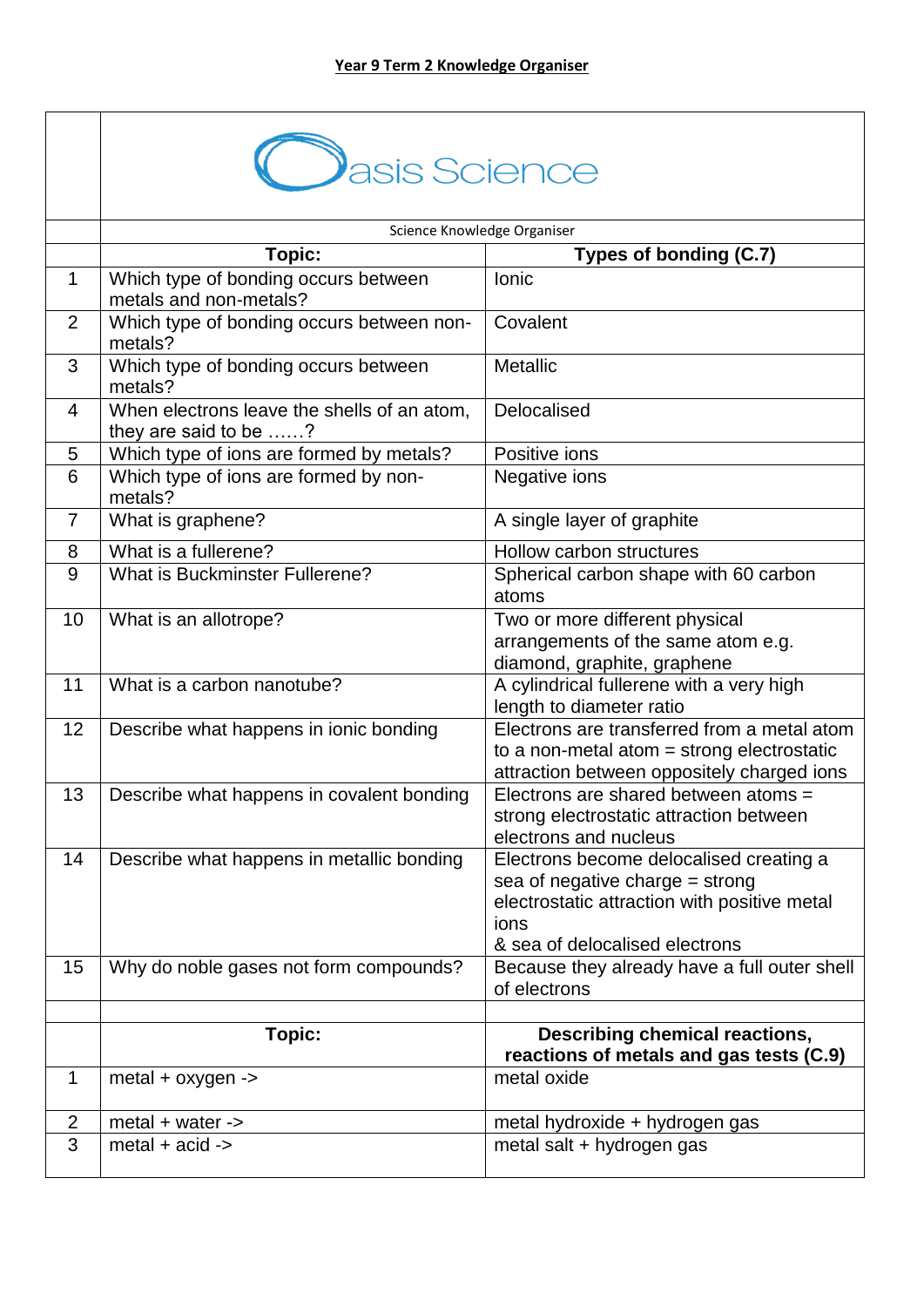| 4               | Define oxidation (in terms of oxygen)             | Addition of oxygen to an element         |
|-----------------|---------------------------------------------------|------------------------------------------|
| 5               | Define reduction (in terms of oxygen)             | Removal of oxygen from a compound        |
| 6               | What is the law of conservation of mass?          | No atoms are lost or made during a       |
|                 |                                                   | reaction (mass of reactants = mass of    |
|                 |                                                   | products)                                |
| $\overline{7}$  | acid + alkali (or base) ->                        | salt $+$ water                           |
| 8               | If sulphuric acid reacts with a metal, what       | sulphate                                 |
|                 | will the salt end in?                             |                                          |
| 9               | If nitric acid reacts with a metal, what will the | nitrate                                  |
|                 | salt end in?                                      |                                          |
| 10              | metal carbonate + acid ->                         | metal salt + water + carbon dioxide      |
| 11              | If hydrochloric acid reacts with a metal, what    | chloride                                 |
|                 | will the salt end in?                             |                                          |
| 12 <sub>2</sub> | What is the test for hydrogen gas?                | A burning splint will make a squeaky pop |
|                 |                                                   |                                          |
| 13              | What is the test for carbon dioxide gas?          | Limewater will turn cloudy               |
| 14              | What is the test for oxygen gas?                  | A glowing splint will relight            |
| 15              | What is the test for chlorine gas?                | Damp litmus paper will be bleached and   |
|                 |                                                   | turned white                             |
|                 |                                                   |                                          |
|                 |                                                   |                                          |

|                | Term:                                       | Au2                                         |
|----------------|---------------------------------------------|---------------------------------------------|
|                |                                             |                                             |
|                | Topic:                                      | Properties of materials (C.8)               |
| 1              | State two properties of simple covalent     | 1) Low melting & boiling point, 2) Poor     |
|                | molecules                                   | conductor of thermal & electrical energy    |
| 2              | State three properties of diamond           | 1) Hard, 2) Poor electrical conductor, 3)   |
|                |                                             | Good thermal conductor                      |
| 3              | State two properties of graphite            | 1) Soft & slippery, 2) Conducts electricity |
|                |                                             |                                             |
| 4              | State two properties of silicon dioxide     | 1) Hard, 2) Doesn't conduct electricity     |
| 5              | Why do metals and graphite conduct          | Delocalised electrons can move through      |
|                | electricity?                                | structure carrying electrical charge        |
| 6              | Why do ionic compounds, metallic            | Strong INTRAmolecular bonds/forces =        |
|                | compounds and giant covalent compounds      | difficult to move apart                     |
|                | have high melting and boiling points?       |                                             |
| $\overline{7}$ | Why do simple compounds have low melting    | Weak INTERmolecular bonds/forces = easy     |
|                | and boiling points?                         | to move apart                               |
|                |                                             |                                             |
| 8              | Why do ionic compounds conduct electricity  | lons are free to move carrying charge       |
|                | when molten/aqueous?                        |                                             |
| 9              | Name the structure that ionic bonding forms | <b>Giant ionic lattice</b>                  |
|                |                                             |                                             |
| 10             | State three examples of giant covalent      | Diamond, graphite, silicon dioxide          |
|                | structures                                  |                                             |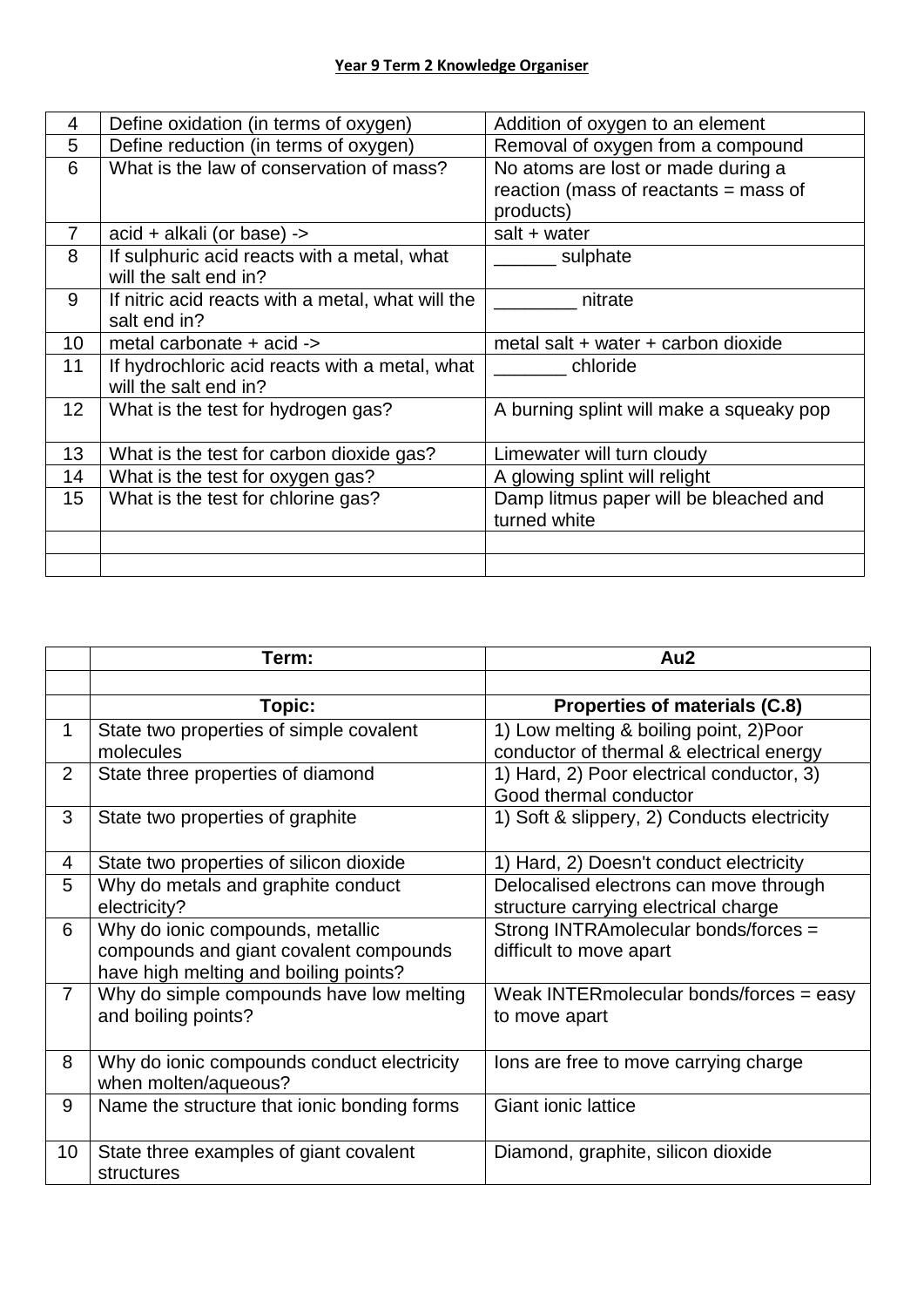| 11             | Name the two types of structure that can be         | Simple covalent molecules, giant covalent                    |
|----------------|-----------------------------------------------------|--------------------------------------------------------------|
|                | formed from covalent bonding                        | structures                                                   |
| 12             | How are unreactive metals (e.g. gold)               | They are native (unreactive so don't form an                 |
|                | removed from their ore?                             | ore)                                                         |
| 13             | How are metals LESS reactive than carbon            | They are reduced (reacted with) by carbon                    |
|                | removed from their ore?                             |                                                              |
| 14             | How are metals MORE reactive than carbon            | Electrolysis                                                 |
|                | removed from their ore?                             |                                                              |
| 15             | What is reduction & oxidation (in terms of          | Oxidation = Is Loss of electrons, Reduction                  |
|                | electrons)? (HT only)                               | = Is Gain electrons, (OIL RIG)                               |
|                |                                                     |                                                              |
|                | Topic:                                              | <b>Acids and Alkalis (C.10)</b>                              |
| 1              | Which ions make a solution alkaline?                | OH- (hydroxide)                                              |
| $\overline{2}$ | Which ions make a solution acidic?                  | $H +$                                                        |
| 3              | Give 3 ways to measure the pH of a                  | Litmus paper, universal indicator, pH probe                  |
|                | substance                                           |                                                              |
| 4              | What pH and colour is universal indicator in        | pH 1 - 3 (red)                                               |
|                | an strongly ACIDIC solution?                        |                                                              |
| 5              | What pH and colour is universal indicator in        | pH10-14 (purple)                                             |
|                | an strongly ALKALINE solution?                      |                                                              |
| 6              | What pH and colour is universal indicator in a      | pH 4-6 (orange/yellow)                                       |
|                | weak ACID?                                          |                                                              |
| $\overline{7}$ | What pH and colour is universal indicator in a      | pH8-9 (blue)                                                 |
|                | weak ALKALI?                                        |                                                              |
| 8              | What colour is methyl orange in acid and<br>alkali? | Red (acid), orange (alkali)                                  |
| 9              | What colour is phenolphthalein in acids and         | Colourless (acid), pink (alkali)                             |
|                | alkali?                                             |                                                              |
| 10             | What is the difference between the solubility       | Alkalis are soluble and bases are insoluble                  |
|                | of alkalis and bases?                               |                                                              |
| 11             | What is the definition of a) strong acid and b)     | a) Strong acid completely ionises (breaks                    |
|                | weak acid?                                          | down into its ions) in water, b) Weak acid                   |
|                |                                                     | partially ionises in water                                   |
| 12             | Give 3 examples of a strong acid (H only)           | Hydrochloric acid, sulphuric acid, nitric acid               |
|                |                                                     |                                                              |
| 13             | List the steps in making a soluble salt             | 1) Add solid to heated acid until no more                    |
|                |                                                     | reacts (in excess), 2) Filter excess solid, 3)               |
|                |                                                     | Leave for 24hrs for water to evaporate                       |
|                |                                                     | (crystallisation), 4) Dab dry                                |
| 14             | State three examples of weak acids (H only)         | Ethanoic acid, citric acid and carbonic acid                 |
| 15             | What does a decrease in pH by one unit              | The hydrogen ion concentration increases                     |
|                | mean? (HT only)                                     | by a factor of 10                                            |
|                | Topic:                                              | Electrolysis (C.12)                                          |
|                |                                                     |                                                              |
| 1              | Define 'electrolysis'                               | A substance is decomposed (broken down)<br>using electricity |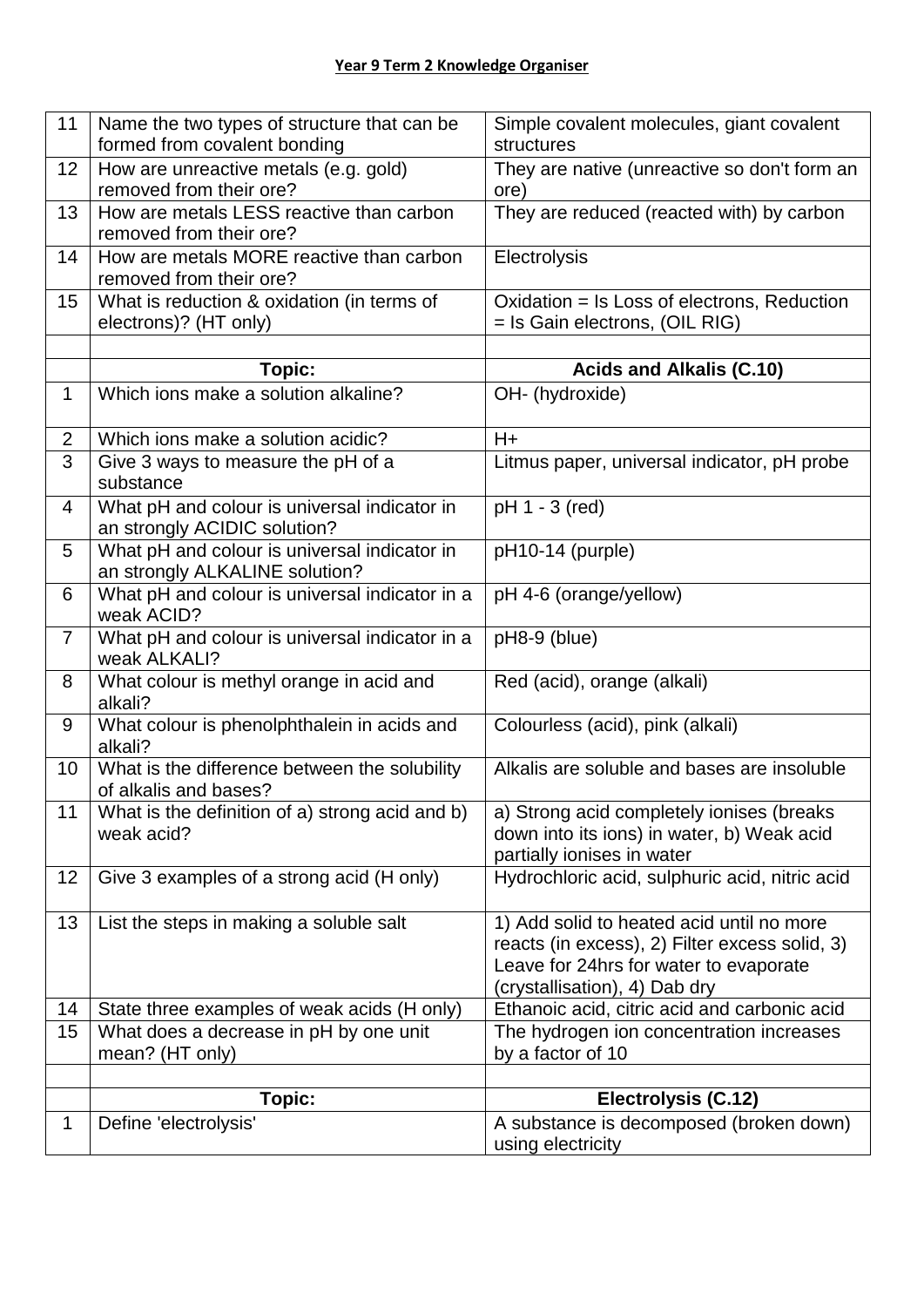| $\overline{2}$ | Why can electrolysis only occur if an ionic<br>substance is molten or aqueous?                                            | The jons are free to move                                                                |
|----------------|---------------------------------------------------------------------------------------------------------------------------|------------------------------------------------------------------------------------------|
| 3              | What is the name of the negative and positive<br>electrode?                                                               | Negative: Cathode<br>Positive: Anode                                                     |
| 4              | Which ions are attracted to the anode and<br>which to the cathode?                                                        | Anode = negative<br>Cathode = $positive$                                                 |
| 5              | Define "electrolyte"                                                                                                      | lons in a solution that are free to move and<br>can conduct electricity                  |
| 6              | What happens when ions get to an electrode?                                                                               | Gain or lose electrons becoming neutral<br>atoms again                                   |
| $\overline{7}$ | What happens at the anode?                                                                                                | Electrons transferred from the ion to the<br>anode and the non-metal forms               |
| 8              | What happens at the cathode?                                                                                              | Electrons transferred from the cathode to<br>the ion and a metal is formed               |
| 9              | When is hydrogen formed from an aqueous<br>solution?                                                                      | If the metal is MORE reactive than hydrogen                                              |
| 10             | When is a metal (not hydrogen) formed from<br>an aqueous solution?                                                        | If the metal is LESS reactive than hydrogen                                              |
| 11             | State one use of electrolysis                                                                                             | Extracting a reactive metal from it's ore                                                |
| 12             | Which useful product could be removed from<br>the solution left after electrolysis of dilute<br>sodium chloride solution? | Sodium hydroxide (bleach)                                                                |
| 13             | What would be formed at the anode in<br>electrolysis of dilute sodium chloride solution?                                  | Chlorine gas                                                                             |
| 14             | What would be formed at the cathode in<br>electrolysis of dilute sodium chloride solution?                                | Hydrogen                                                                                 |
| 15             | When will oxygen be produced at the anode?                                                                                | When the solution does NOT contain<br>HALIDE ions. Otherwise the halogen is<br>produced. |

|                | Topic:                                                                                                                          | Electrolysis & Half equations (HT mainly)<br>(C.13)     |
|----------------|---------------------------------------------------------------------------------------------------------------------------------|---------------------------------------------------------|
|                | Write an ionic half equation for the reaction of<br>the cathode in electrolysis of dilute sodium<br>chloride solution (HT only) | $2H+$<br>$\rightarrow$ H <sub>2</sub><br>$2e-$<br>$\pm$ |
| 2              | Write an ionic half equation for the reaction of<br>the anode in electrolysis of dilute sodium<br>chloride solution (HT only)   | $2C$ -<br>$\leftarrow$ Cl2 + 2e-                        |
| 3              | What would be produced at the anode in<br>electrolysis of molten aluminium oxide? (HT<br>only)                                  | Oxygen                                                  |
| $\overline{4}$ | What would be produced at the cathode in<br>electrolysis of molten aluminium oxide? (HT<br>only)                                | Aluminium                                               |
| 5              | Write an ionic half equation for the reaction at<br>the anode in electrolysis of molten aluminium<br>oxide (HT only)            | $2O2 - -5O2 + 4e$                                       |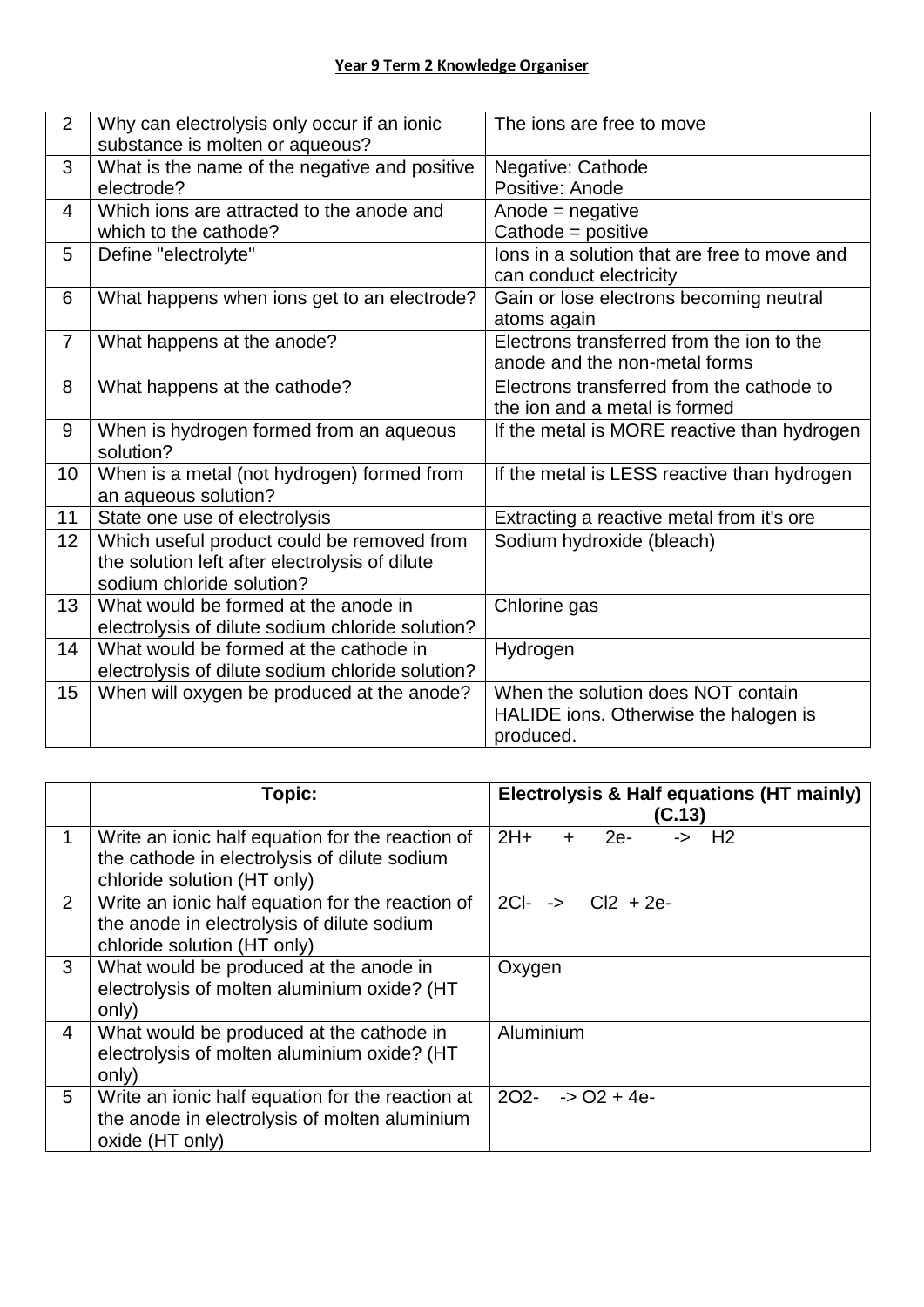| 6              | Write an ionic half equation for the reaction at<br>the cathode in electrolysis of molten<br>aluminium oxide (HT only) | $Al3+$<br>$3e-$<br>-> Al<br>$+$                                                                                                                 |
|----------------|------------------------------------------------------------------------------------------------------------------------|-------------------------------------------------------------------------------------------------------------------------------------------------|
| $\overline{7}$ | What is an advantage of using a pH probe<br>rather than universal indicator?                                           | pH probe is more precise                                                                                                                        |
| 8              | Recall the reactivity series of metals from<br>most reactive to least reactive                                         | Potassium, sodium, lithium, calcium,<br>magnesium, aluminium, (carbon), zinc, iron,<br>tin, lead, (hydrogen), copper, silver, gold,<br>platinum |
| 9              | What is a displacement reaction                                                                                        | More reactive metal displaces less reactive<br>metal from compound                                                                              |
| 10             | What are the 4 state symbols?                                                                                          | $(aq)$ (s) (l) $(g)$                                                                                                                            |
| 11             | Give one disadvantage of using electrolysis to<br>extract a metal from it's ore                                        | Uses lots of energy so expensive                                                                                                                |

|                | Topic:                                | RP: Making salts (C1) (C.35)                  |
|----------------|---------------------------------------|-----------------------------------------------|
| $\mathbf{1}$   | What is the aim of the experiment?    | Prepare a pure, dry sample of a soluble salt  |
|                |                                       | from an insoluble salt.                       |
| $\overline{2}$ | Which acid should be used?            | Metal nitrate = dilute nitric acid            |
|                |                                       | Metal sulfate = dilute sulfuric acid          |
|                |                                       | Metal chloride = dilute hydrochloric acid     |
| 3              | Which metal compound shold be used?   | Metal oxide powder                            |
| $\overline{4}$ | Step 1:                               | Gently heat the dilute acid                   |
| 5              | Step 2:                               | Use a spatula to add excess metal oxide       |
|                |                                       | powder                                        |
| 6              | Step 3:                               | Stir until all the metal oxide stops reacting |
|                |                                       | and some is left in the bottom of the beaker  |
| $\overline{7}$ | Step 4:                               | Filter the excess metal oxide powder          |
|                |                                       |                                               |
| 8              | Step 5:                               | Gently heat the solution in an evaporating    |
|                |                                       | basin over a water bath                       |
| 9              | Step 6:                               | When crystals start to form, leave the        |
|                |                                       | evaporating basin for 24 hours in a warm      |
|                |                                       | place                                         |
| 10             | Step 7:                               | Pat the crystals dry                          |
| 11             | Why is excess metal oxide used?       | To ensure all of the acid and metal oxide     |
|                |                                       | have reacted                                  |
| 12             | Why is the solution filtered?         | To remove any excess metal oxide              |
| 13             | Name two risks and precautions        | 1) Take caution when heating the dilute acid  |
|                |                                       | as this may spill and burn                    |
|                |                                       | 2) Wear safety goggles as the solution may    |
|                |                                       | spit when evaporating                         |
|                |                                       | 3) The crystals are toxic so should not be    |
|                |                                       | touched                                       |
| 14             | Name the change in state taking place | Water is evaporating (from liquid to gas)     |